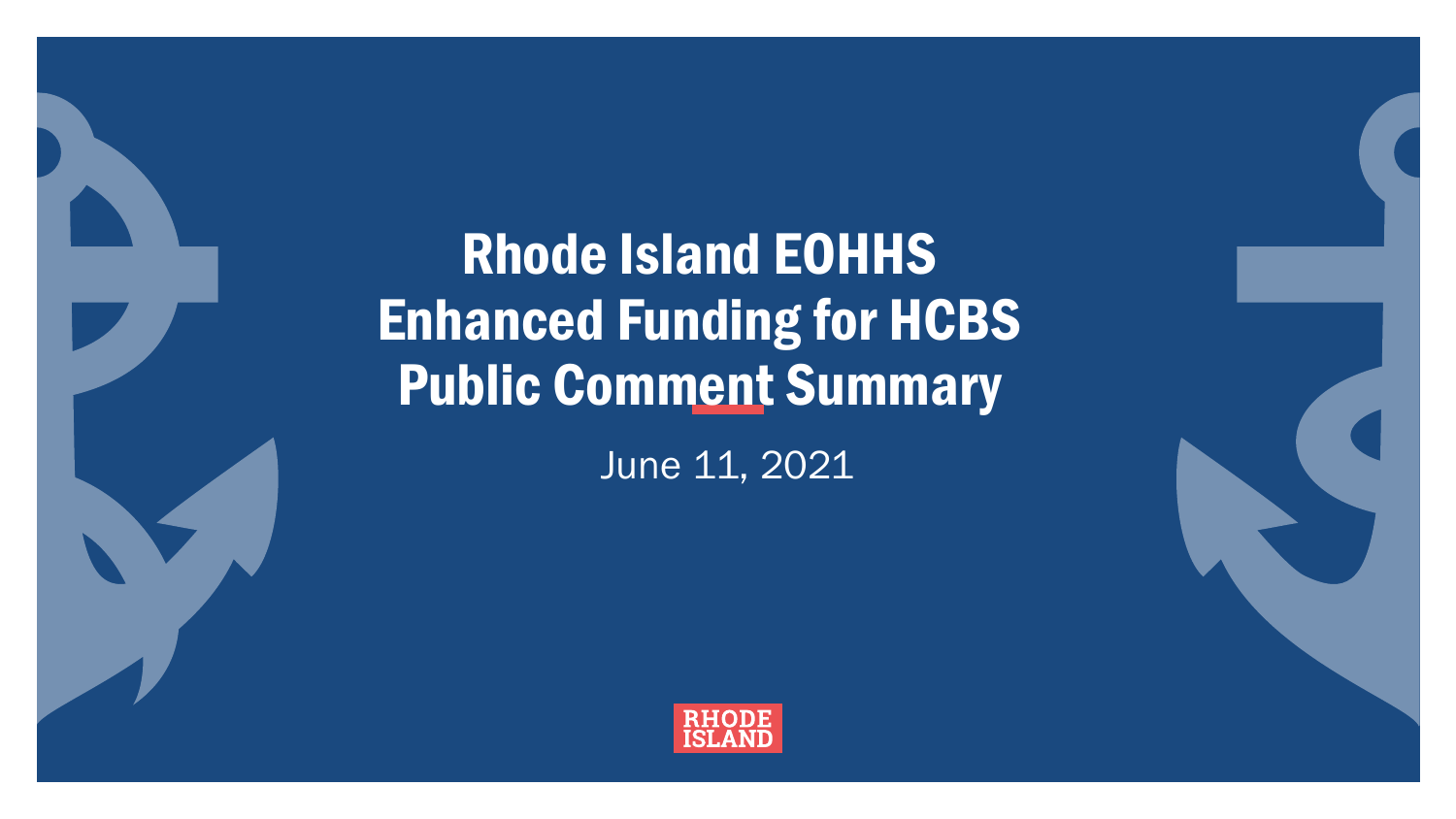# Public Comment Structure

EOHHS accepted public comments on the on the types of activities that could be funded to enhance, expand, or strengthen Medicaid HCBS, as well as ways this funding could be used to address disparities and equity issues in the provision of HCBS.

- Public comments accepted via an online survey
- Survey distributed via "interested parties" email list
- Survey open from May 20 to June 2, 2021
- Over 600 responses received
- Full text of comments is over 30 pages, and is available for internal review

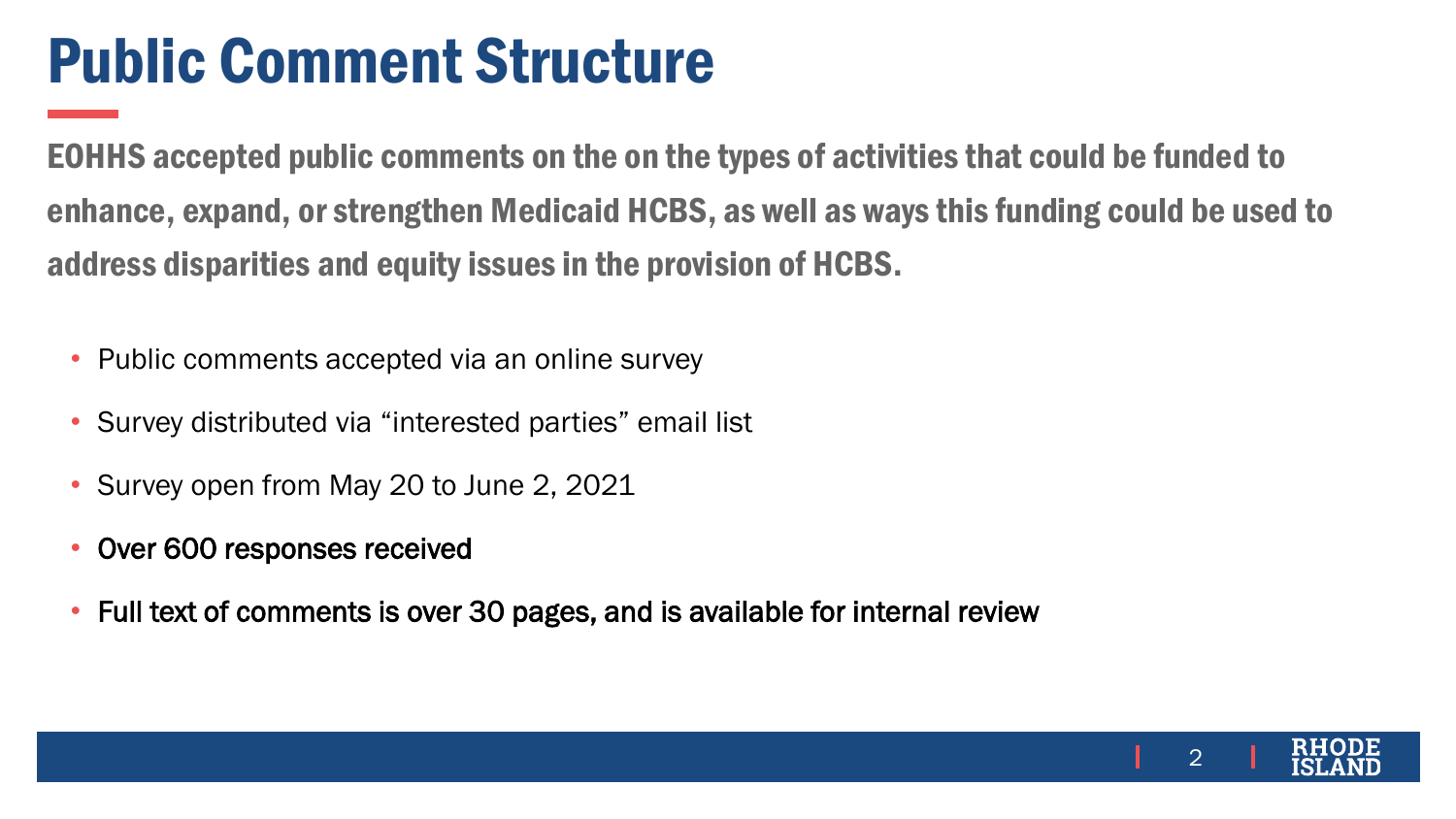# Type of Respondents

Almost 1/3 of commenters were direct care workers. Another 7% identified as parents of service recipients.

|                                  | #                  |                |
|----------------------------------|--------------------|----------------|
| <b>Type of Organization</b>      | <b>Respondents</b> | % of Responses |
| <b>Assisted Living Residence</b> | 22                 | 4%             |
| <b>Community Advocate</b>        | 39                 | 6%             |
| <b>Direct Care Worker</b>        | 191                | 30%            |
| <b>Health Plan</b>               | 7                  | 1%             |
| <b>Home Health Agency</b>        | 26                 | 4%             |
| <b>Hospital</b>                  | 2                  | 0%             |
| <b>Medicaid Beneficiary</b>      | 3                  | 0%             |
| <b>Nursing Facility</b>          | 10                 | 2%             |
| <b>Physician Organization</b>    | 5                  | 1%             |
| <b>Service Advisor</b>           | 3                  | 0%             |
| <b>Shared Living Agency</b>      | 25                 | 4%             |
| Other (see details at right)     | 224                | 36%            |
| <b>Blank</b>                     | 70                 | 11%            |
| TOTAL                            | 627                | 100%           |

### Respondents by Type of Organization: Network and Details of "other":

|                                       | #                              | $\%$ of |
|---------------------------------------|--------------------------------|---------|
| <b>Type of Organization</b>           | <b>Respondents   Responses</b> |         |
| Parent                                | 43                             | 7%      |
| Early intervention                    | 25                             | 4%      |
| Adult Day Care/ Day Program           | 13                             | 2%      |
| <b>Behavioral Health Organization</b> | 9                              | 1%      |
| ID/DD                                 | 17                             | 3%      |
| Non-Profit                            | 8                              | 1%      |
| State Agency/ Government              | $\mathsf{R}$                   | 1%      |
| <b>Group Home</b>                     | 7                              | 1%      |
| <b>ABA/ PASS/ HBTS</b>                | 5                              | 1%      |
| <b>HCBS</b>                           | 4                              | 1%      |
| Community mental health center        | 3                              | 0%      |
| Union                                 | 3                              | 0%      |
| <b>Misc</b>                           | 79                             | 13%     |
| TOTAL                                 | 224                            | 36%     |

3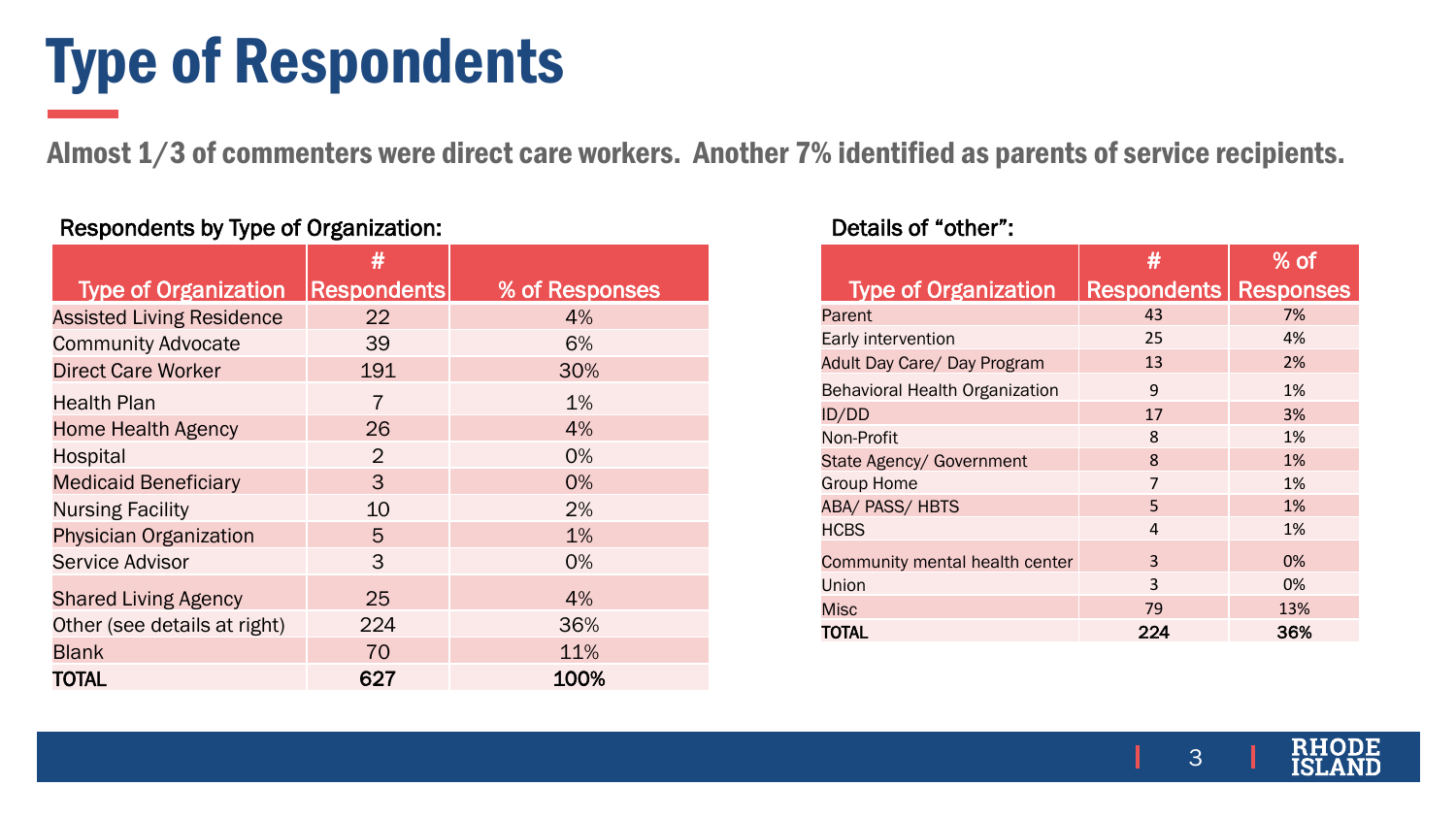# Ranking of HCBS Categories

The category ranked highest in importance to respondents was Provider Payment Rate and Benefit

Enhancements. Over 1/3 of comments related to that category.

|                                                                       | <b>Ranking of</b> | <b>Specific comments</b> |               | <b>Ranking from: Direct</b> |                    | <b>Ranking from: Comm</b> |
|-----------------------------------------------------------------------|-------------------|--------------------------|---------------|-----------------------------|--------------------|---------------------------|
| <b>HCBS category</b>                                                  | importance 1-5    | on category:             | % of comments | <b>Care Workers</b>         | Ranking from: HHAs | <b>Advocates</b>          |
| <b>HCBS Provider Payment Rate and Benefit</b><br><b>Enhancements</b>  | 4.9               | 188                      | 36%           | 4.9                         | 4.9                | 4.8                       |
| Quality                                                               | 4.8               | 6                        | 1%            | 4.9                         | 4.8                | 4.8                       |
| <b>Workforce Support</b>                                              | 4.8               | 89                       | 17%           | 4.9                         | 4.9                | 4.8                       |
| <b>Caregiver Support</b>                                              | 4.8               | 63                       | 12%           | 4.9                         | 5.0                | 4.9                       |
| <b>Provider Capacity</b>                                              | 4.7               | 15                       | 3%            | 4.8                         | 4.8                | 4.8                       |
| <b>Increased Access to HCBS</b>                                       | 4.7               | 46                       | 9%            | 4.8                         | 4.7                | 4.9                       |
| <b>Functional Capabilities of Persons with</b><br><b>Disabilities</b> | 4.7               | 24                       | 5%            | 4.8                         | 4.5                | 4.7                       |
| <b>Mental Health and SUD Services</b>                                 | 4.6               | 25                       | 5%            | 4.7                         | 4.5                | 4.7                       |
| <b>Community Transition Support</b>                                   | 4.6               | 18                       | 3%            | 4.7                         | 4.6                | 4.7                       |
| <b>Eligibility and Assessment</b>                                     | 4.5               | 4                        | 1%            | 4.7                         | 4.4                | 4.2                       |
| <b>SDOH and Health Disparities</b>                                    | 4.5               | 3                        | 1%            | 4.6                         | 4.2                | 4.6                       |
| Outreach                                                              | 4.5               | 5                        | 1%            | 4.6                         | 4.2                | 4.6                       |
| <b>Technology and Data Integration</b>                                | 4.4               | $\overline{7}$           | 1%            | 4.6                         | 4.3                | 4.4                       |
| <b>Supplies and Equipment</b>                                         | 4.3               | 5                        | 1%            | 4.6                         | 4.3                | 4.2                       |
| <b>Access to COVID-19 Vaccines</b>                                    | 4.2               | 5                        | 1%            | 4.5                         | 4.0                | 4.4                       |
| Other (please specify)                                                | <b>NA</b>         | 20                       | 4%            |                             |                    |                           |
| <b>TOTAL</b>                                                          |                   | 523                      |               |                             |                    |                           |
|                                                                       |                   |                          |               |                             | 4                  | <b>ISLAND</b>             |

Note: Not all respondents submitted text-based comments.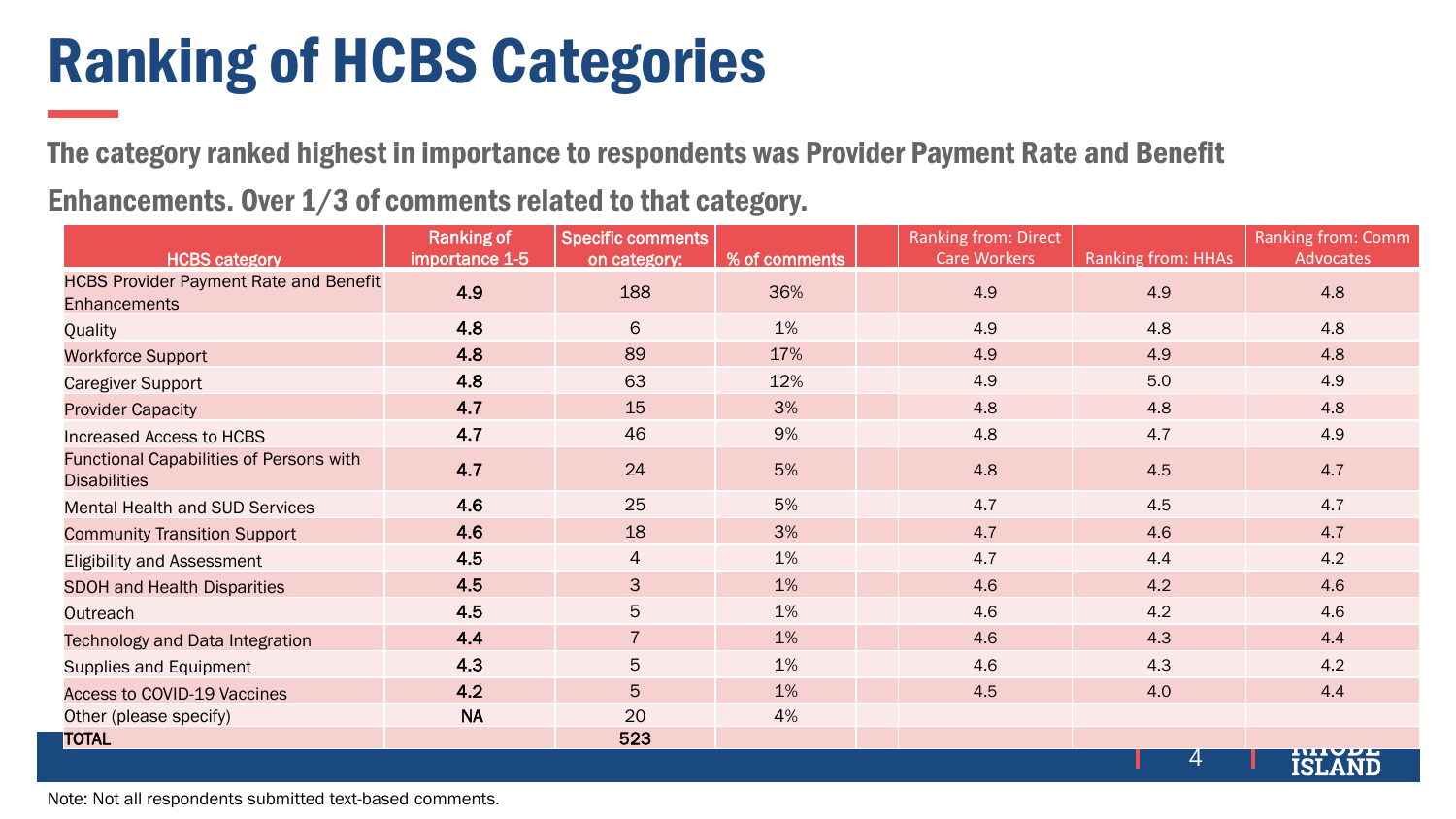# Overview of Comments

The main topic of comments was the need for higher salaries and more training for direct care workers.

- 1. Respondents outlined the need for increased training, salary, and supports (i.e. respite care) for caregivers and direct support workers.
- **Approximately 27% of respondents prioritized wages and benefits,**
- **3% prioritized the need for training, and**
- **2% prioritized need for respite care**

- 2. Respondents requested additional community engagement opportunities for individuals with disabilities, including employment opportunities, and increased day service programs.
- 3. Respondents discussed the workforce shortage, difficulty hiring staff due to low wages, and long wait lists for home services.
- **Approximately 10% of respondents prioritized the need for community engagement, including IDD employment opportunities and IDD day programs**
- **Approximately 8% of respondents prioritized workforce shortage**  *(if comment noted both wages and workforce, it was counted as relative to wages)*

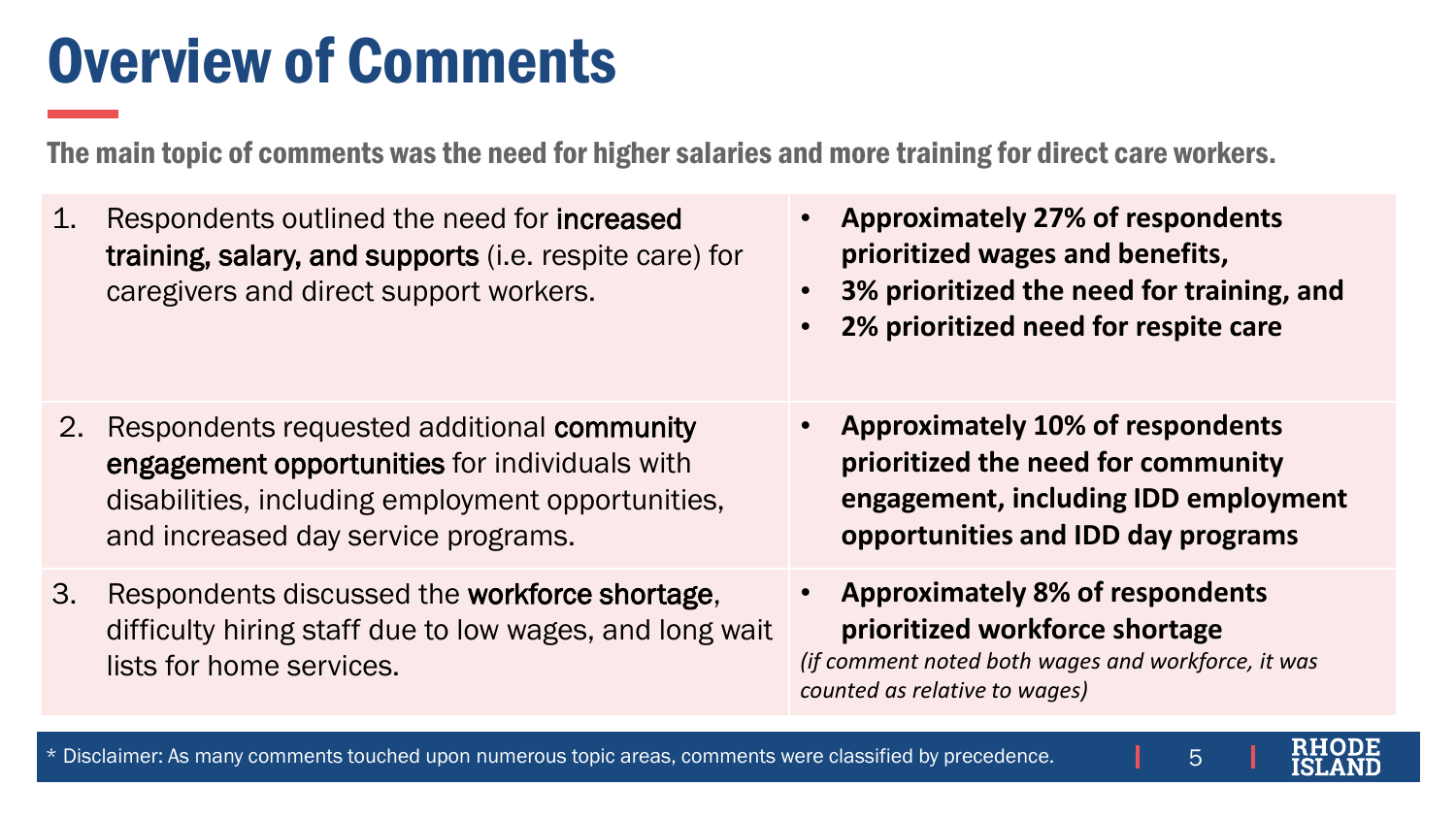# Public Comments

Respondents provided a variety of suggested program areas to be included .

- "Children's Mobile Crisis Services Intensive Home-based Services for children and families Funding for individuals without traditional credentialing-this will assist in attracting a more diverse workforce to reflect communities served."
- "Expressive Arts Therapy access to art materials, theatre, various creativity, therapeutic trainings, cross cultural trainings"
- "Additional reimbursement for aides for transportation and additional MH/behavioral health training and client services "
- "I would like to see Medicaid reimbursement for Occupational Therapy and Speech-Language Pathology in the outpatient setting. Medicaid currently only reimburses for Physical Therapy."
- "Wrap around services for at risk families, elders and individuals with disabilities will be enhanced and integrated for seamless service provision."

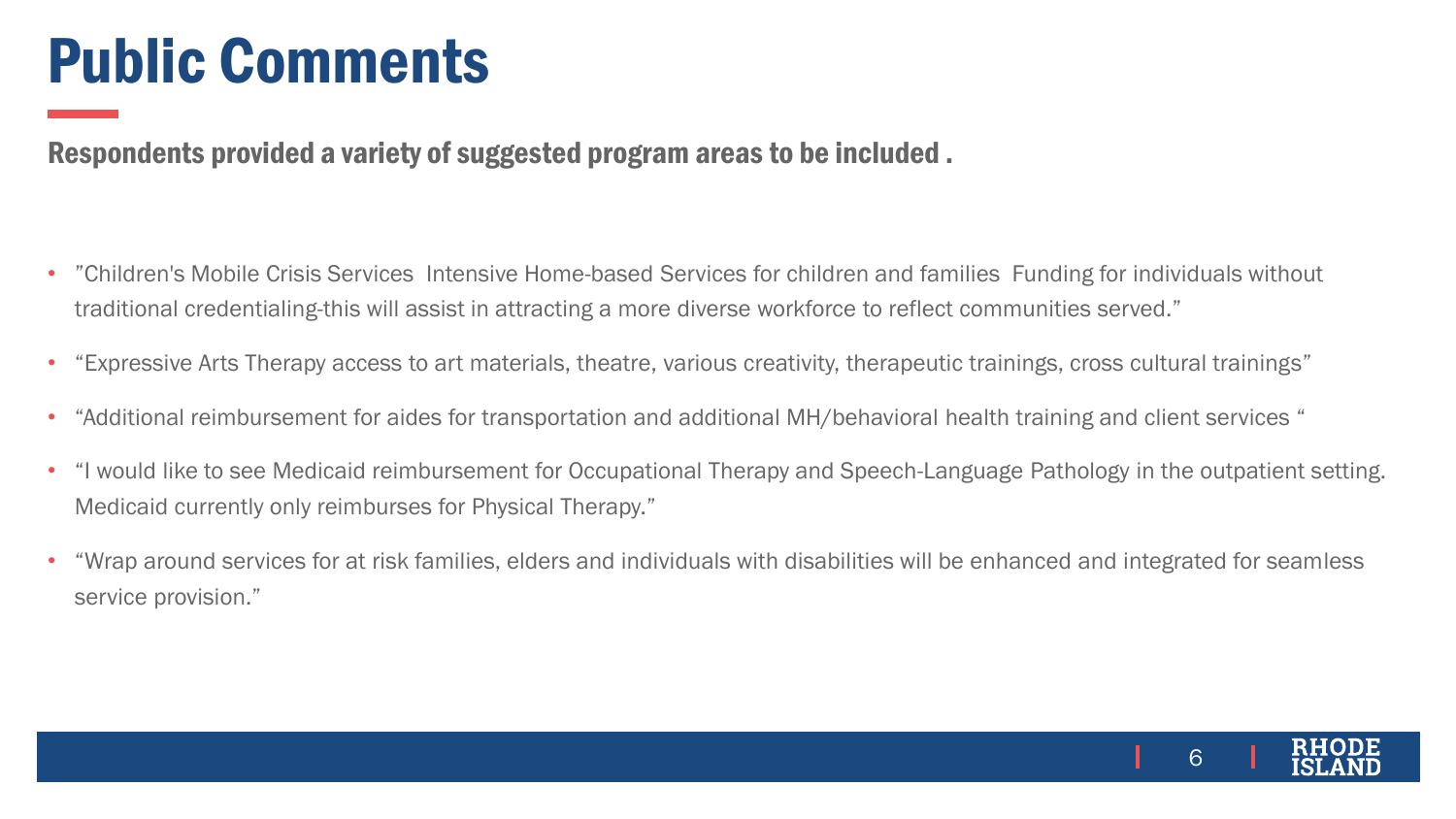# Program-Specific Comments

| Area                                             | <b>Comments</b>                                                                                                                                                                                                                                                                                                                                                                                                                                                                                                                                                                                                                                                                                                                                                                                                                                                                                                                                                                                                                                                                                                                                                       |
|--------------------------------------------------|-----------------------------------------------------------------------------------------------------------------------------------------------------------------------------------------------------------------------------------------------------------------------------------------------------------------------------------------------------------------------------------------------------------------------------------------------------------------------------------------------------------------------------------------------------------------------------------------------------------------------------------------------------------------------------------------------------------------------------------------------------------------------------------------------------------------------------------------------------------------------------------------------------------------------------------------------------------------------------------------------------------------------------------------------------------------------------------------------------------------------------------------------------------------------|
| Wages,<br>benefits for<br>direct care<br>workers | • Paying parents to care for children<br>• The biggest need is more CNA/HHA availability for ADL/IADL assistance programs<br>• Direct care staff, employed by home health agencies as well as through self-directed care, should receive a minimum of \$15/hour. Provide differential<br>pay for overnight shifts, provide increased pay for increased skills (working with patients with Alzheimers, BH issues).<br>• RI's minimum wage will rise to \$15 in 2025, with yearly increments, but each year we will continue to lag behind Massachusetts<br>• We need higher wages for DSPs. Everything in this survey is important, but nothing can happen without staff!<br>• [All answers in the Quality section are about fair wages]<br>• Develop or expand funding for respite care services to allow family caregivers to take a break from their caregiving duties<br>• Mental health training<br>• Sick and vacation time for self directed staff<br>• enhanced Shared Living Rates for families caring for loved ones with Alzheimer's and/or dementia - provide enhanced Alzheimer's and dementia<br>education and coaching and focus on caregiver self-care |
| <b>Training</b>                                  | • training of professionals on recognizing & reporting elder abuse and neglect<br>• access to funding for trainings<br>• Staff training could be provided to help deal with the different behavioral health issues.<br>• Training for drug and alcohol dependent residents in an ALF is becoming a priory for staff.<br>• lack of training for behavior disorders and MH issues<br>• [need for training in general mentioned in over 30 comments]                                                                                                                                                                                                                                                                                                                                                                                                                                                                                                                                                                                                                                                                                                                     |
| Workforce<br><b>Supports</b>                     | • Respite<br>• Mental health support for DSPs<br>• Peer support networks<br>• Use of senior companions<br>• HCBS service providers need the ability to serve people in rural areas<br>• robust group of DSPs that families can utilize through Self Direction                                                                                                                                                                                                                                                                                                                                                                                                                                                                                                                                                                                                                                                                                                                                                                                                                                                                                                         |